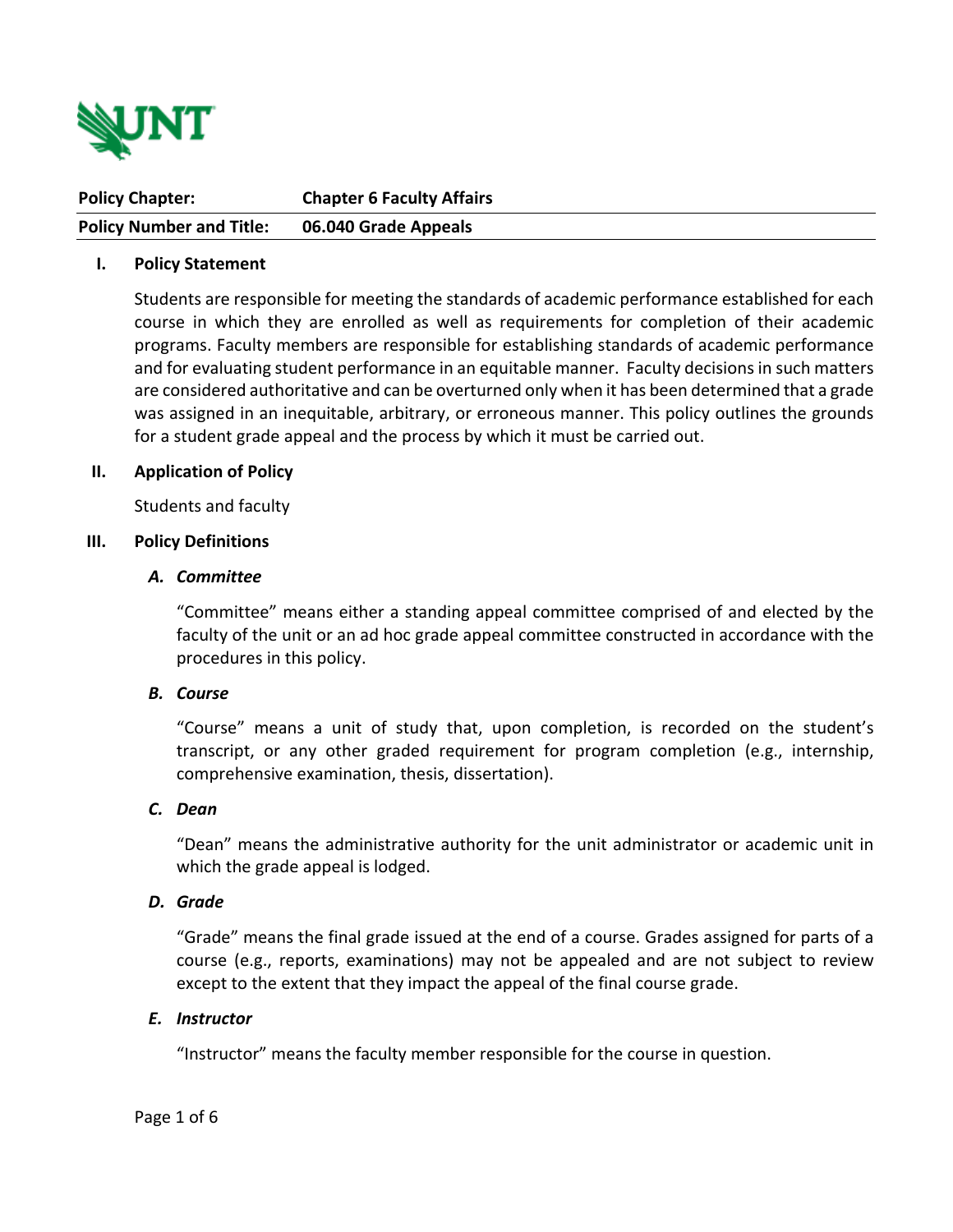

# *F. Procedural Error*

"Procedural error" means the failure to substantially comply with this policy for resolving grade appeals, and any procedures stemming from it.

# *G. Student*

"Student" means the individual who received the grade and who has initiated an appeal. Individuals may not initiate appeals on behalf of others.

# *H. Unit Administrator*

"Unit Administrator" means an individual with unit supervisory responsibilities and administrative authority over instructors.

# **IV. Policy Responsibilities**

# *A. Grounds for Appeal*

A student may appeal a grade when the student believes the:

- 1. grade was based on unfair treatment;
- 2. instructor departed from standards set out in the course syllabus without a rational academic reason; or
- 3. an error was made in calculating the grade, including failure to factor an assignment, project, quiz, or examination.

If the student believes that the grade was assigned due to discrimination or sexual harassment, the student must report this belief to the Office of Equal Opportunity. That allegation must be resolved through the UNT Resolution Procedures for Complaints of Discrimination, Harassment, or Retaliation, before the appeal can proceed. Change of a grade due to violations of academic integrity cannot be appealed through this process.

# *B. Time Limits and Procedures for Appeal and Resolution*

The grade appeal should be resolved within a maximum of 13 weeks after the semester in which the grade was officially posted. Under extraordinary circumstances, the unit administrator may grant an extension of any time limits identified in this policy. In cases where the student alleges that the final grade was assigned due to discrimination or sexual harassment, the initiation of the appeal process described herein will be delayed until the conclusion of investigative processes in the Office of Equal Opportunity.

1. Consultation with the Instructor

The student must consult with the instructor as soon as possible and no later than 10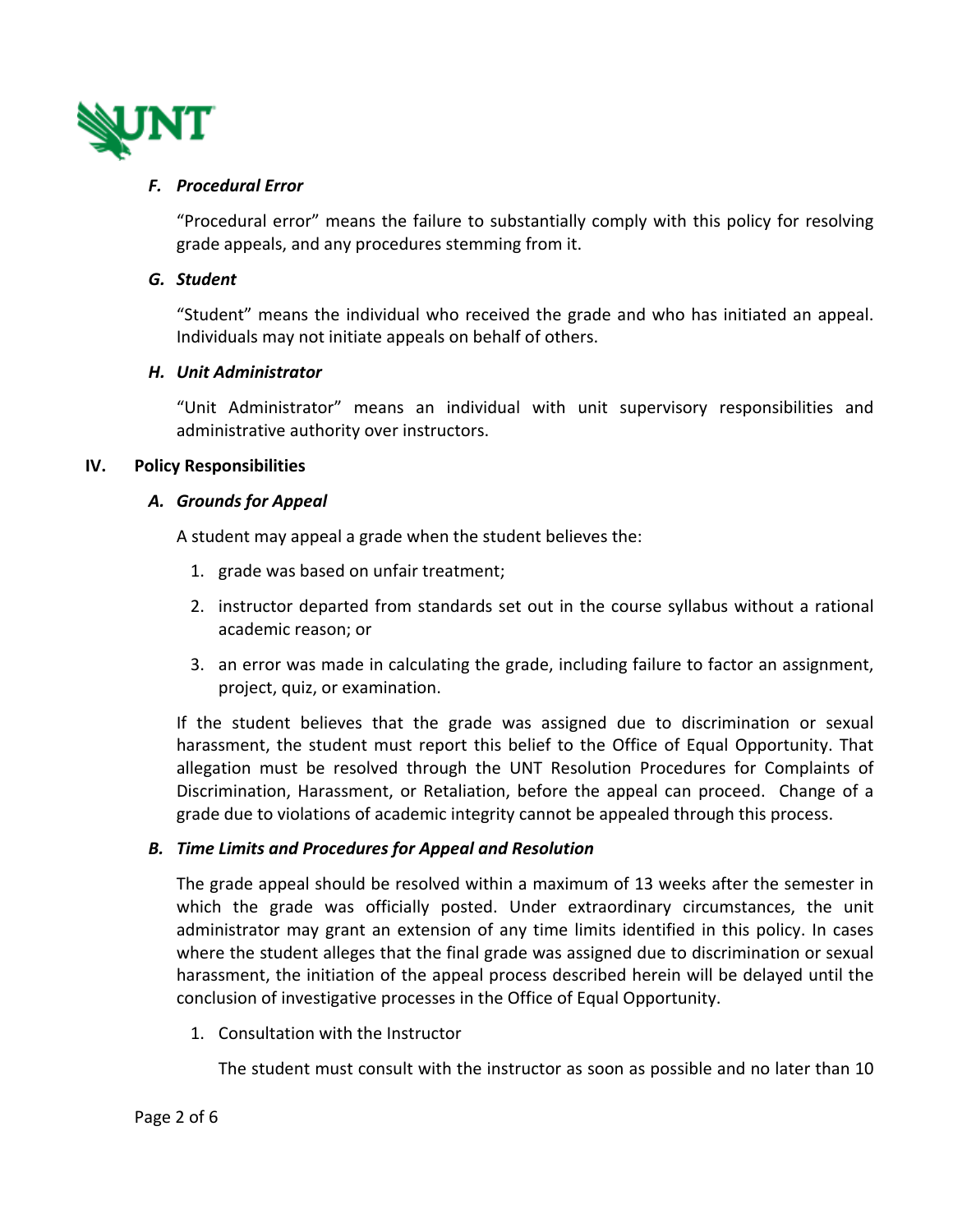

calendar days after the start of the following academic term, inclusive of fall, spring, summer, and intersession terms. The purpose of the meeting is to discuss the ground of the grade appeal and seek resolution. If the appeal is based on allegations of discrimination or sexual harassment, this meeting will be delayed until the discrimination or sexual harassment complaint is resolved. In the event of a finding of discrimination or sexual harassment, the student will meet with the unit administrator instead of the faculty member.

2. Appeal to the Unit Administrator

After consultation with the instructor, the student must initiate a grade appeal in writing, based on at least one of the three grounds mentioned above, to the unit administrator within five weeks (35 calendar days) of the date the grade was officially posted in the university system. If the unit administrator determines that the appeal is not based on one of the three criteria, the unit administrator shall dismiss the appeal, and the matter will be resolved.

If the unit administrator determines that the appeal is based on at least one of the three grounds mentioned above, the unit administrator shall provide the instructor with a copy of the written appeal within three (3) calendar days of its receipt.

The unit administrator may consult with the instructor and student to resolve the appeal. If the unit administrator is unable to resolve the appeal in consultation with the student and instructor, the unit administrator must forward the appeal to a faculty committee within seven (7) calendar days of its receipt.

3. Committee Review

The committee that reviews the grade appeal may be a standing appeal committee comprised of and elected by faculty. If no such committee exists, an ad hoc grade appeal committee of three faculty members shall be constructed as follows: one is selected by the student, one selected by the instructor. The two selectees then agree upon and select a third committee member who chairs the committee. Committee members may include any person holding a full-time faculty appointment in the department, college, or university. The unit administrator is responsible for distributing this policy to the committee members.

- a. The faculty member shall submit a written response to the appeal to the committee. The committee may request additional information and may meet with the student, the instructor, and/or others, as it sees fit.
- b. After reviewing the student's statement, the instructor's response, and any additional information requested and provided by the student or the instructor, the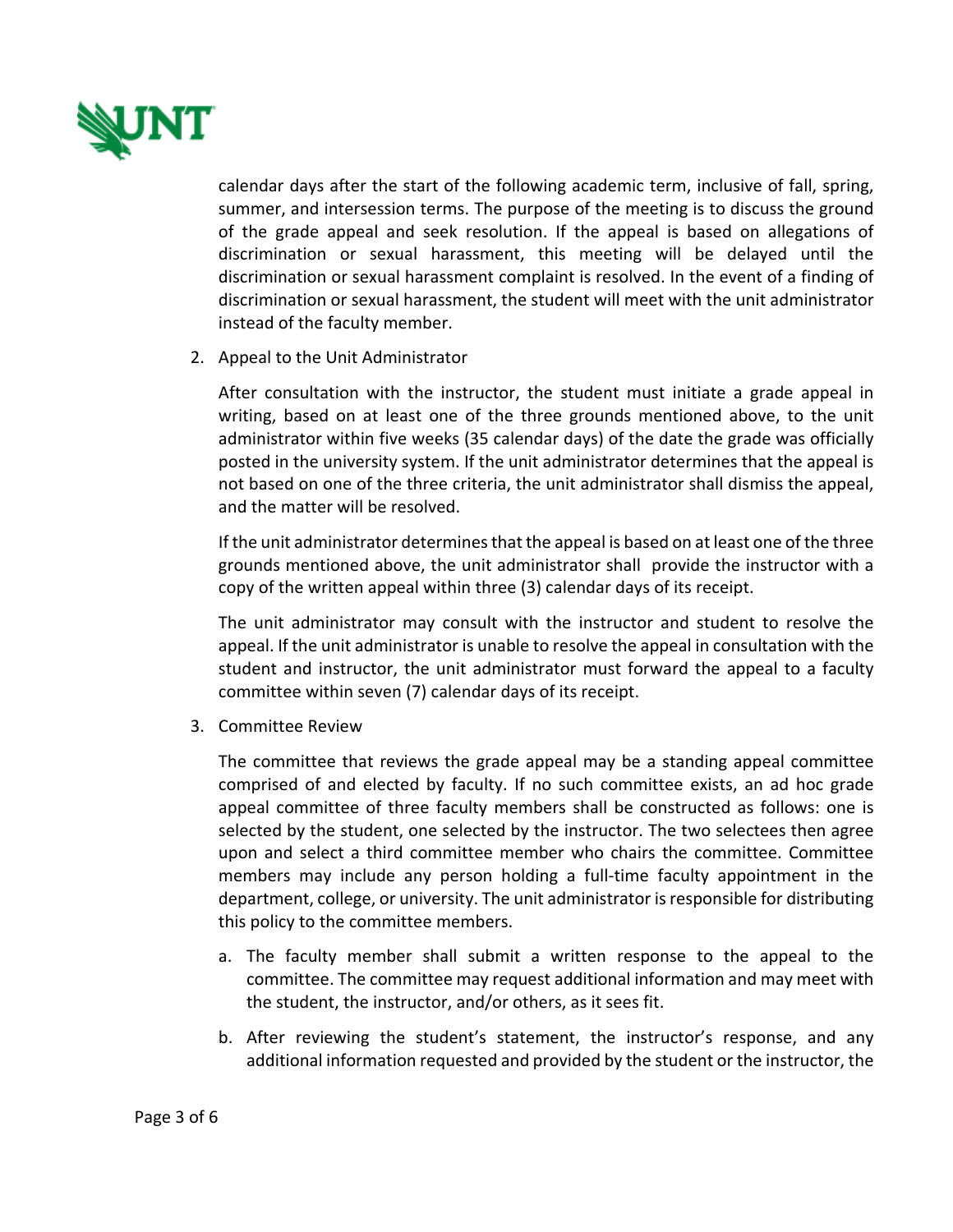

committee issues one of the following recommendations to the instructor and unit administrator:

- i. The grade should remain unchanged, as it was not assigned as the result of unfair treatment, a departure from standards set out in the course syllabus without a rational academic reason, or an error in calculating the grade.
- ii. The grade should be changed, in which instance the committee must provide a written explanation of this finding to the instructor.
- c. If the committee recommends a grade change and the instructor disagrees, the instructor must provide a written explanation of the disagreement to the committee. The committee then makes a final recommendation to the unit administrator, taking into consideration the instructor's response.
- d. Upon the conclusion of steps a., b., and, if applicable, c., directly above, the committee submits its final recommendation in writing to the unit administrator.
- 4. Unit Administrator Decision

The unit administrator shall review the appeal committee recommendation, as well as all information gathered during the appeal process, make a determination, and notify the instructor and student. If the unit administrator determines that grade should be changed, the unit administrator shall initiate an administrative grade change.

5. Dean's Review

The student and/or the instructor may appeal the unit administrator's determination to the academic dean (or the dean's designee) by a written request for review to the dean within seven (7) calendar days of having received notice of the unit administrator's determination. This request must specifically state grounds for requesting the reconsideration. The dean shall provide notice of the appeal to the student, the instructor, and the unit administrator. The unit administrator shall forward all materials related to the appeal to the dean. An appeal to the dean may extend the time limit on resolution of the grade appeal by no more than three weeks (21 calendar days). The grade issued by the instructor remains in effect during the appeal process.

*a. Appeal for Procedural Error* 

In the case of appeal based on a procedural error, if the dean determines that there were no procedural errors, the dean responds in writing that the unit administrator's determination is upheld. If the dean determines that there were procedural errors, the appeal will be considered anew. The dean will appoint an ad hoc grade appeal committee comprised of individuals holding a full-time faculty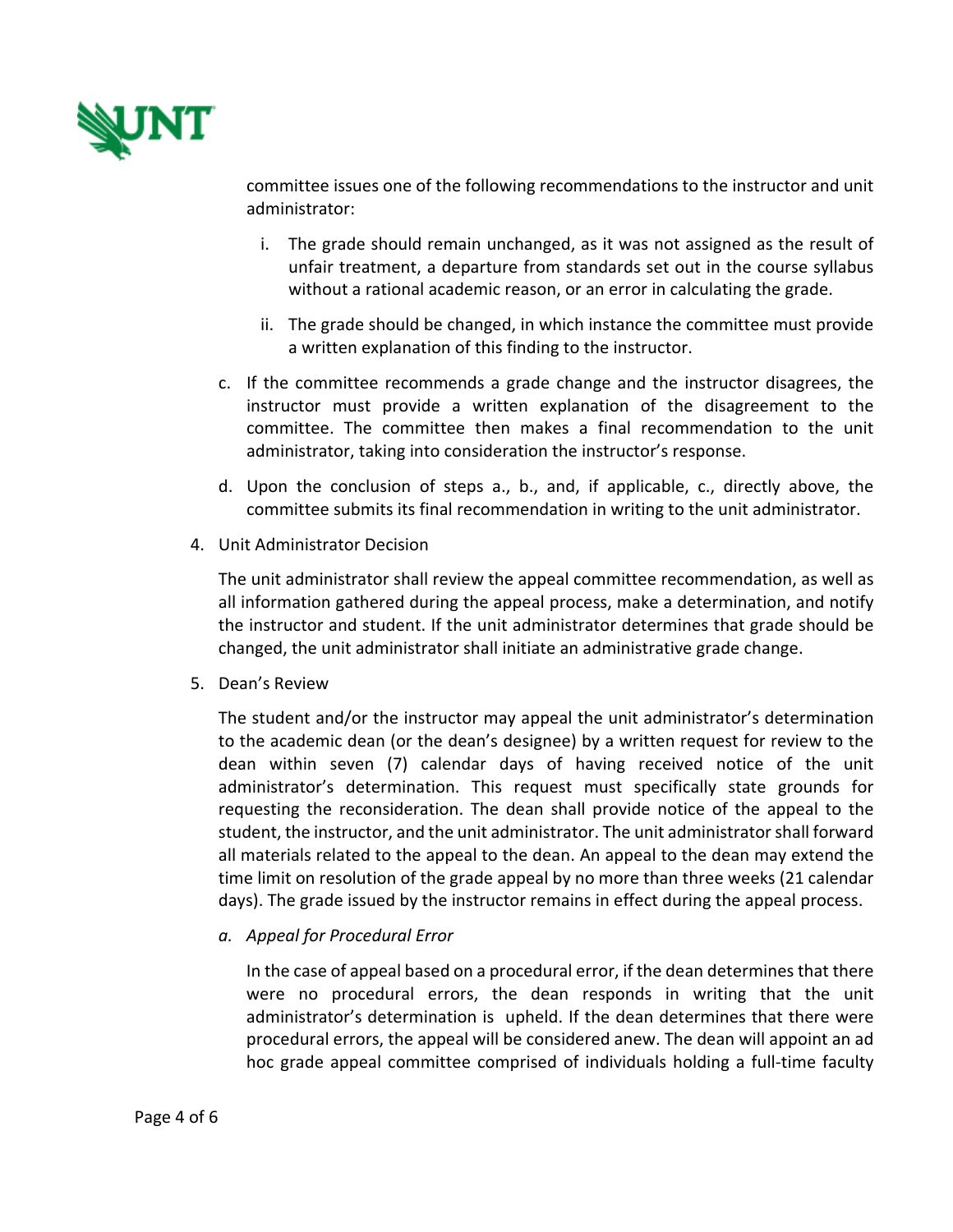

appointment within the university. That committee reviews the grade appeal as described in steps 3.a, 3.b, and 3.c, above, and collects additional information as it determines appropriate. Upon the conclusion of the processes the committee submits its recommendation in writing to the dean.

*b. Appeal for Unfair Treatment, Deviation from Syllabus, or Grade Calculation Error*

In the case of an appeal based on the grounds listed in section A (1, 2, and 3), the dean (or the dean's designee) will review the grade appeal as described in steps 3.a, 3.b, and 3.c, and collect additional information as the dean determines appropriate.

*c. Dean's Determination*

Based on provisions a. and b. directly above, the dean makes a final determination whether to uphold the unit administrator's determination. The dean shall provide notice of the final resolution to the student, instructor, and unit administrator. The resolution must be described in writing. The dean's decision is final.

6. Failure of Response

If any person, whether student, faculty, or administrator, fails to respond to requests made as part of the grade appeal process within seven (7) calendar days of the request, the requester may move forward without that response.

#### *C. Records Retention*

Documentation of all formal grade appeals, including procedural appeals, must be maintained by the department for a period of time designated in the university records retention policy.

# **V. References and Cross-References**

[UNT Policy 04.008, Records Management and Retention](https://policy.unt.edu/policy/04-008) [UNT Policy 06.035, Academic Freedom and Academic Responsibility](https://policy.unt.edu/policy/06-035) [UNT Policy Resolution Procedures for Complaints of Discrimination, Harassment, or Retaliation](https://idea.unt.edu/file-complaint)  [filed with the Office of Equal Opportunity](https://idea.unt.edu/file-complaint)